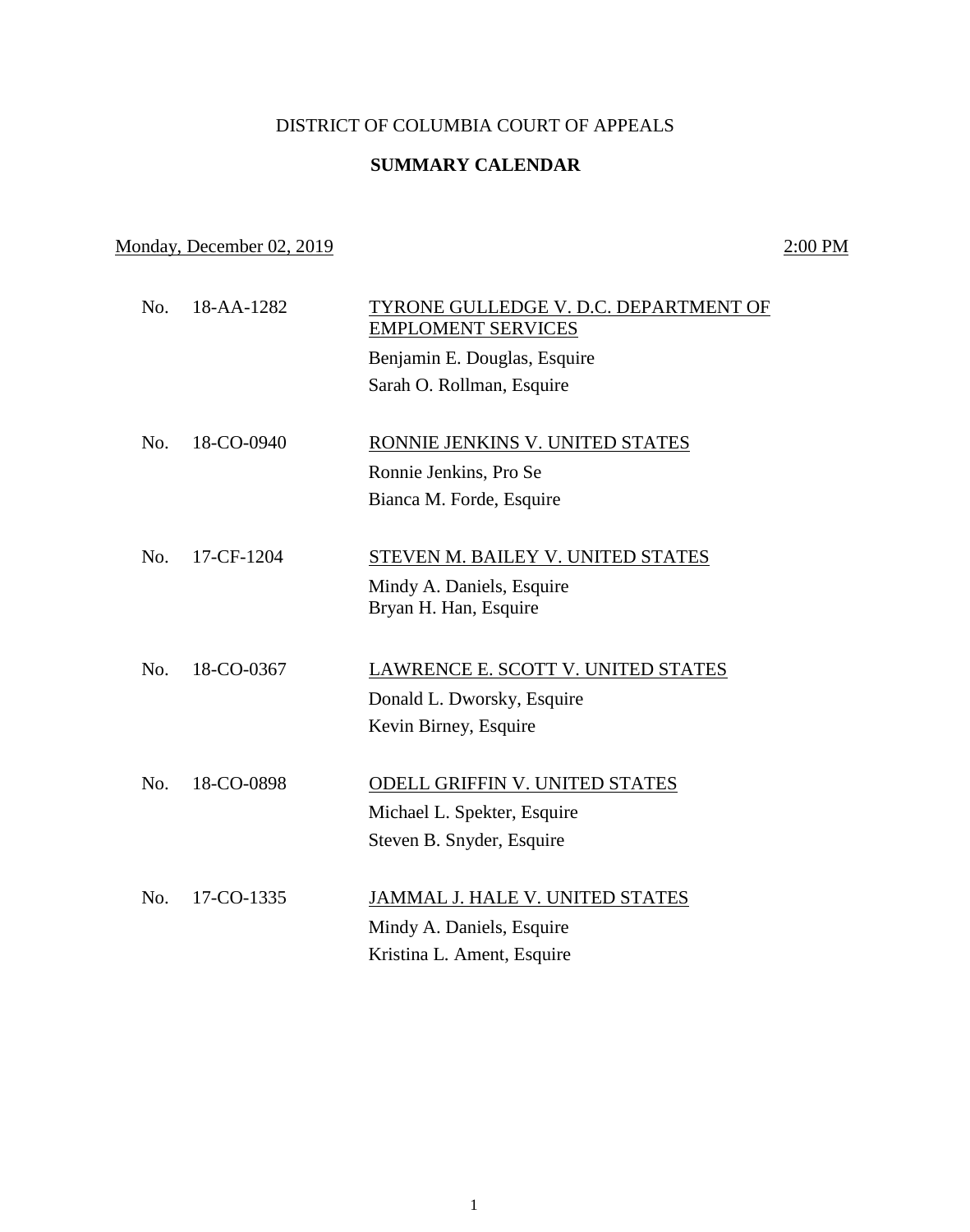| Bianca M. Forde, Esquire<br>No.<br>18-CO-0993<br>JONATHAN JENKINS V. UNITED STATES<br>Benjamin Brooks, Esquire<br>Lauren R. Bates, Esquire<br>No.<br>18-AA-0864<br>JESSE STEPHENSON V. D.C. COMMISSION ON HUMAN<br><b>RIGHTS</b><br>Jesse Stephenson, Pro Se<br>Mary L. Wilson, Esquire<br>Latif Doman, Esquire<br>No.<br>18-CV-1199<br>FRIENDS OF MCMILLAN PARK, INC. V. DISTRICT OF<br><b>COLUMBIA</b><br>Don Padou, Esquire<br>Carl J. Schifferle, Esquire |  |
|---------------------------------------------------------------------------------------------------------------------------------------------------------------------------------------------------------------------------------------------------------------------------------------------------------------------------------------------------------------------------------------------------------------------------------------------------------------|--|
|                                                                                                                                                                                                                                                                                                                                                                                                                                                               |  |
|                                                                                                                                                                                                                                                                                                                                                                                                                                                               |  |
|                                                                                                                                                                                                                                                                                                                                                                                                                                                               |  |
|                                                                                                                                                                                                                                                                                                                                                                                                                                                               |  |
|                                                                                                                                                                                                                                                                                                                                                                                                                                                               |  |
|                                                                                                                                                                                                                                                                                                                                                                                                                                                               |  |
|                                                                                                                                                                                                                                                                                                                                                                                                                                                               |  |
|                                                                                                                                                                                                                                                                                                                                                                                                                                                               |  |
|                                                                                                                                                                                                                                                                                                                                                                                                                                                               |  |
|                                                                                                                                                                                                                                                                                                                                                                                                                                                               |  |
|                                                                                                                                                                                                                                                                                                                                                                                                                                                               |  |
|                                                                                                                                                                                                                                                                                                                                                                                                                                                               |  |
|                                                                                                                                                                                                                                                                                                                                                                                                                                                               |  |
|                                                                                                                                                                                                                                                                                                                                                                                                                                                               |  |
|                                                                                                                                                                                                                                                                                                                                                                                                                                                               |  |
| No.<br>18-CV-0269<br><b>CHERYL WILLIS, ET AL V. SARAH HORTON, MD</b>                                                                                                                                                                                                                                                                                                                                                                                          |  |
| John S. Lopatto, III, Esquire                                                                                                                                                                                                                                                                                                                                                                                                                                 |  |
| Alfred F. Belcuore, Esquire                                                                                                                                                                                                                                                                                                                                                                                                                                   |  |
| No.<br>19-FM-0042<br>ASHLEY MOORE V. KATHY HENDERSON                                                                                                                                                                                                                                                                                                                                                                                                          |  |
| Horace L. Bradshaw, Jr., Esquire                                                                                                                                                                                                                                                                                                                                                                                                                              |  |
| Kathy Henderson, Pro Se                                                                                                                                                                                                                                                                                                                                                                                                                                       |  |
|                                                                                                                                                                                                                                                                                                                                                                                                                                                               |  |
| Wednesday, December 11, 2019<br>2:00 PM                                                                                                                                                                                                                                                                                                                                                                                                                       |  |

No. 18-CF-0343 DONNIE RAY BROWN V. UNITED STATES

| No. 18-CM-0953 | KEVIN E. JONES, JR. V. UNITED STATES |
|----------------|--------------------------------------|
|                | Jesse Winograd, Esquire              |
|                | Allessandra Stewart, Esquire         |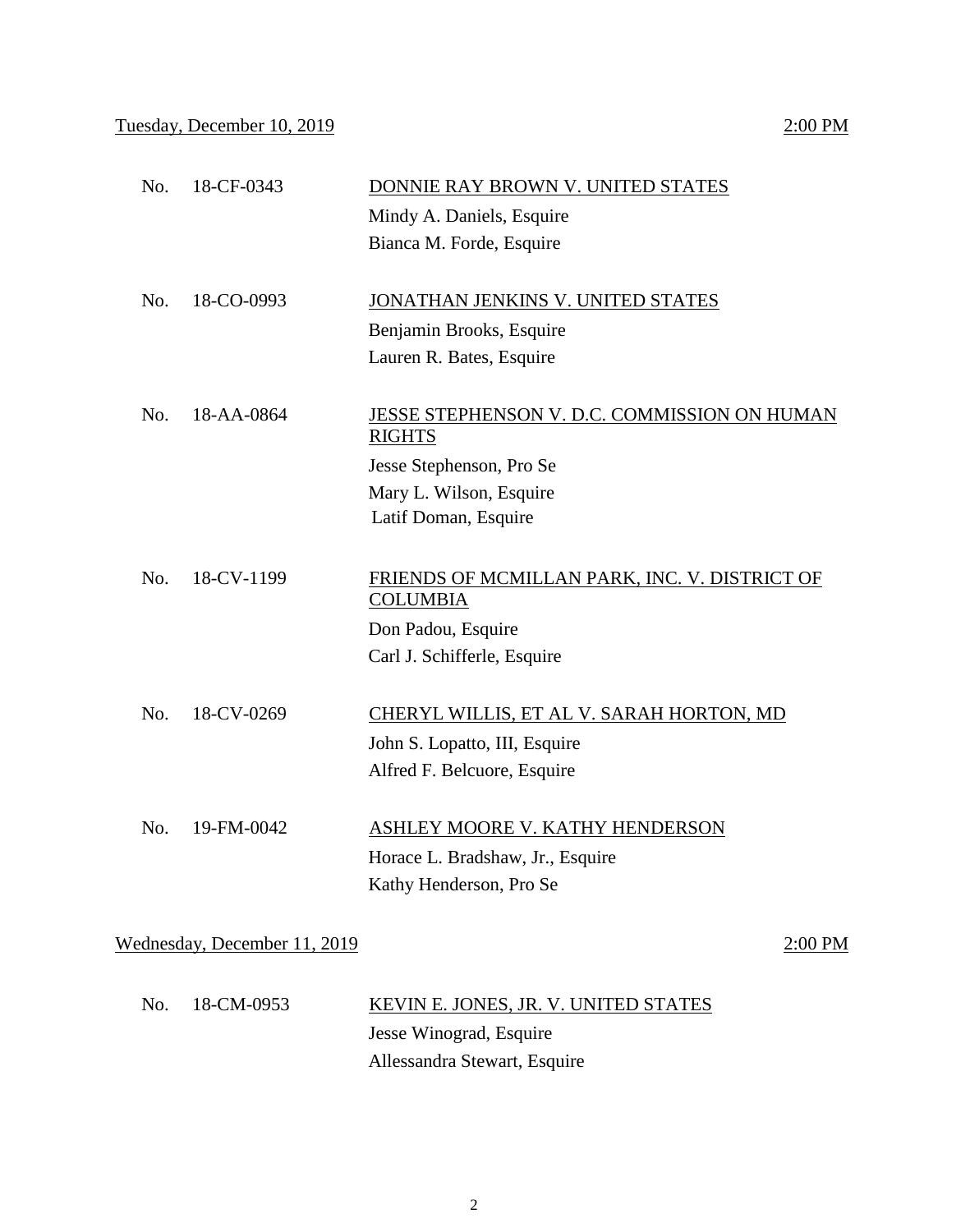| No. | 18-CF-0893                | DEVON R. GETER V. UNITED STATES                                             |         |
|-----|---------------------------|-----------------------------------------------------------------------------|---------|
|     |                           | Christine Pembroke, Esquire                                                 |         |
|     |                           | Ann M. Carroll, Esquire                                                     |         |
|     |                           |                                                                             |         |
| No. | 18-AA-1115                | MONUMENTAL SPORTS AND ENTERTAINMENT, ET AL                                  |         |
|     |                           | V. D.C. DEPARTMENT OF EMPLOYMENT SERVICES                                   |         |
|     |                           | Julie D. Murray, Esquire                                                    |         |
|     |                           | Allen J. Lowe, Esquire                                                      |         |
| No. | 18-PR-1235                | IN RE: HATTIE WEAKS; DORENE HANEY, APPELLANT.                               |         |
|     |                           | Dorene Haney, Pro Se                                                        |         |
|     |                           |                                                                             |         |
| No. | 18-CV-1354                | JENNIFER GALLOWAY V. DISTRICT OF COLUMBIA                                   |         |
|     |                           | Paul D. Hunt, Esquire                                                       |         |
|     |                           | James C. McKay, Jr., Esquire                                                |         |
| No. | 18-CV-0943                | OLATOKUNBO OLOWOFOYEKU V. DISTRICT OF                                       |         |
|     |                           | <b>COLUMBIA</b>                                                             |         |
|     |                           | Olatokumbo Olowofoyeku, Pro Se                                              |         |
|     |                           | Stacy L. Anderson, Esquire                                                  |         |
|     |                           |                                                                             |         |
|     | Friday, December 13, 2019 |                                                                             | 2:00 PM |
| No. | 18-AA-1145                | ONCORE CONSTRUCTION CO., ET AL V. D.C.<br>DEPARTMENT OF EMPLOYMENT SERVICES |         |
|     |                           | Jose L. Estrada, Esquire                                                    |         |
|     |                           | David M. Snyder, Esquire                                                    |         |
|     |                           |                                                                             |         |
| No. | 17-CV-1304                | HENOK ARAYA V. WELLS FARGO BANK, N.A.                                       |         |
| No. | 18-CV-0438                | HENOK ARAYA V. WELLS FARGO BANK, N.A.                                       |         |
|     |                           | Henok Araya, Pro Se                                                         |         |
|     |                           | John A. Ansell, III, Esquire                                                |         |
| No. | 18-CM-0594                | DOMINICK RASHARD WALKER V. UNITED STATES                                    |         |
|     |                           | William Charles Claiborne, III, Esquire                                     |         |
|     |                           | Meredith E. Mayer-Dempsey, Esquire                                          |         |
|     |                           |                                                                             |         |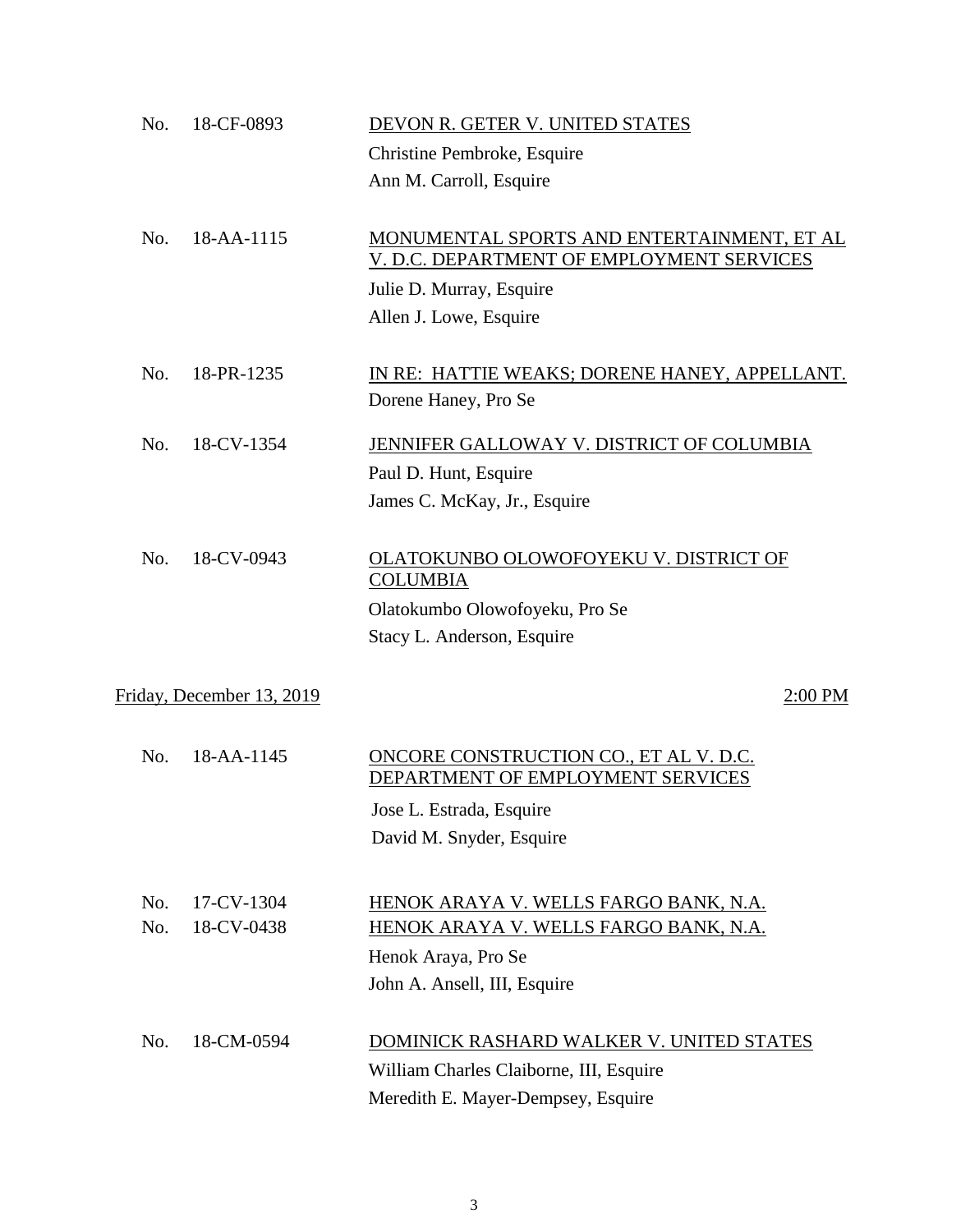| No. | 18-CM-0969                | CHRISTINA CHANELL BELT V. UNITED STATES                              |         |
|-----|---------------------------|----------------------------------------------------------------------|---------|
|     |                           | Denise D. Green, Esquire                                             |         |
|     |                           | Steven B. Snyder, Esquire                                            |         |
|     |                           |                                                                      |         |
| No. | 17-CM-1364                | <b>JAMES BARNES V. UNITED STATES</b>                                 |         |
|     |                           | Bryan P. MacAvoy, Esquire                                            |         |
|     |                           | Edward G. Burley, Esquire                                            |         |
|     |                           |                                                                      |         |
| No. | 18-CM-1217                | EMANUEL CLARK V. UNITED STATES                                       |         |
|     |                           | Montrell L. Scaife, Esquire                                          |         |
|     |                           | Meredith E. Mayer-Dempsey, Esquire                                   |         |
|     |                           |                                                                      |         |
|     | Monday, December 16, 2019 |                                                                      | 2:00 PM |
|     |                           |                                                                      |         |
| No. | 19-AA-0073                | ATIBA SHROPSHIRE V. D.C. DEPARTMENT OF<br><b>EMPLOYMENT SERVICES</b> |         |
|     |                           | David M. Snyder, Esquire                                             |         |
|     |                           | Douglas A. Datt, Esquire                                             |         |
|     |                           |                                                                      |         |
| No. | 18-CV-0952                | HUANG H. QING V. 2011 COUNTIES, LLC                                  |         |

Paul D. Hunt, Esquire Heidi Kenny, Esquire

No. 15-CM-1404 RAYMOND A. STROUD V. UNITED STATES No. 17-CO-0506 RAYMOND A. STROUD V. UNITED STATES Steven R. Kiersh, Esquire Robert K. Platt, Esquire

| No. 18-CM-0161 | STEPHEN D. BARRETT, JR. V. UNITED STATES |
|----------------|------------------------------------------|
|                | William Charles Claiborne, III, Esquire  |
|                | Kathleen W. Gibbons, Esquire             |